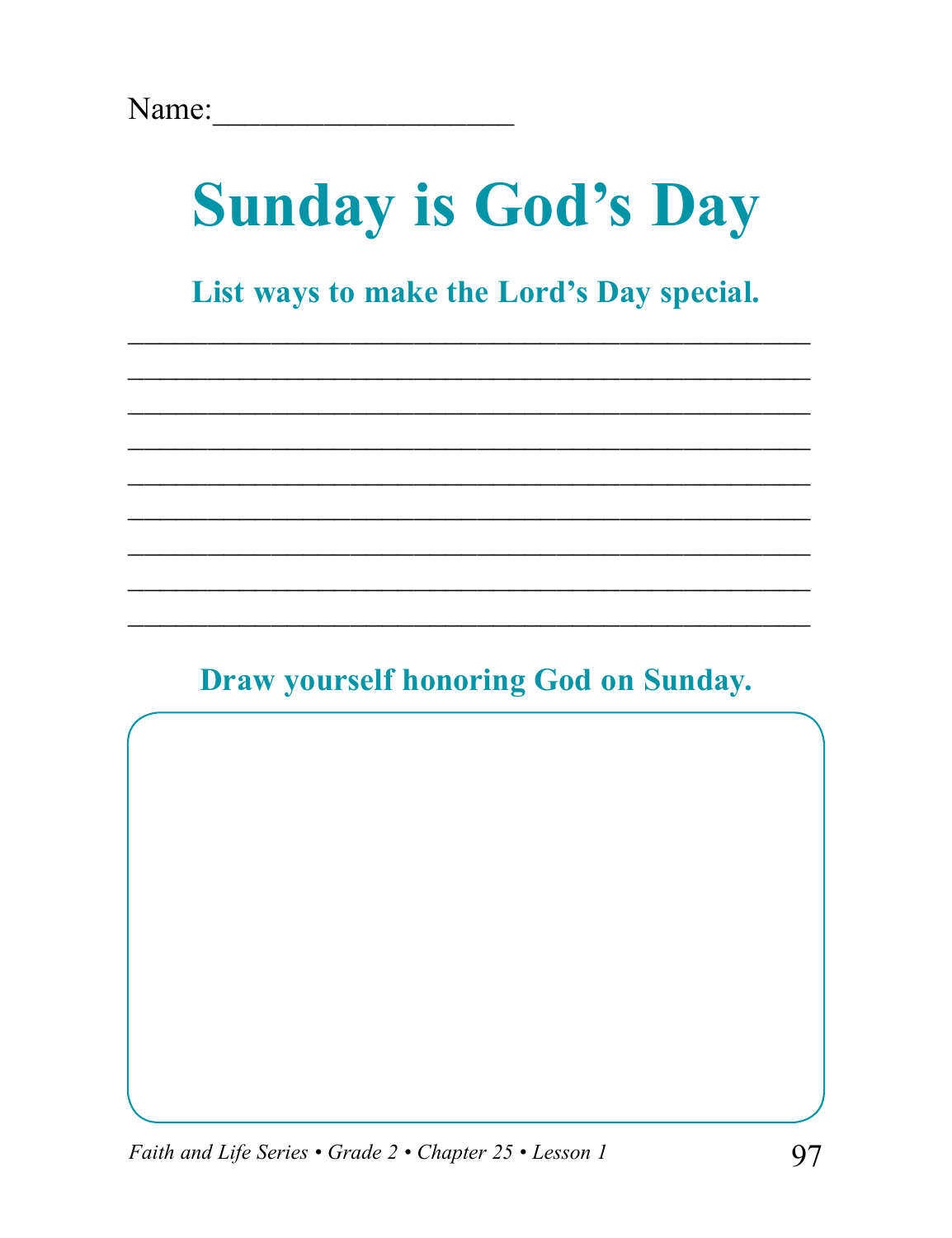Name:\_\_\_\_\_\_\_\_\_\_\_\_\_\_\_\_\_\_\_

### **Make a poster inviting people to Mass.**

Name:\_\_\_\_\_\_\_\_\_\_\_\_\_\_\_\_\_\_\_

### **Can you fill in the blanks?**

|                                                             |  |  | Every ____________ we go to ___________ to do what            |  |
|-------------------------------------------------------------|--|--|---------------------------------------------------------------|--|
| told us to do when He said, "Do this in                     |  |  |                                                               |  |
|                                                             |  |  | $\frac{1}{2}$ of Me." You see, the                            |  |
| $\frac{1}{2}$ was the very first _____________.             |  |  |                                                               |  |
|                                                             |  |  |                                                               |  |
|                                                             |  |  | At the Last Supper, Jesus changed _____________ and           |  |
|                                                             |  |  | into His ________ and _________. He gave                      |  |
| the _______________ the power to do this too. The           |  |  |                                                               |  |
|                                                             |  |  |                                                               |  |
| That is why our _______________ today can change            |  |  |                                                               |  |
|                                                             |  |  |                                                               |  |
|                                                             |  |  |                                                               |  |
|                                                             |  |  |                                                               |  |
|                                                             |  |  | At Mass, we offer the same ______________ that Jesus          |  |
|                                                             |  |  | offered for our _________. That is the ____________ which     |  |
|                                                             |  |  | Jesus offered to the __________ when He died on the           |  |
|                                                             |  |  | A sacrifice is the total giving up to God of                  |  |
|                                                             |  |  | something dear to us. Jesus gave _______________ up for us to |  |
| God the Father. This is the _____________ we offer at every |  |  |                                                               |  |
| Mass.                                                       |  |  |                                                               |  |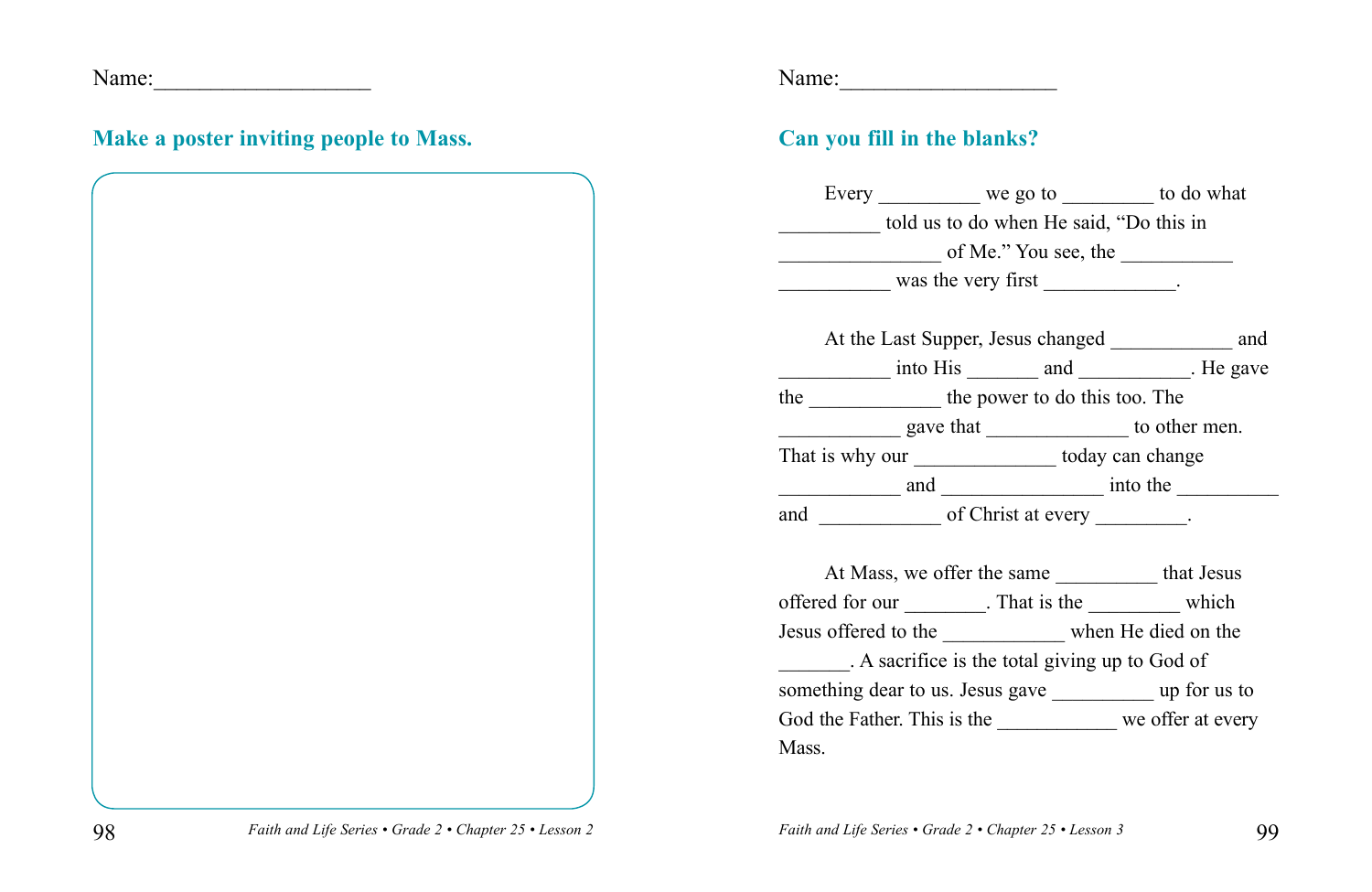## **Word Search**

### **Can you find these words in the puzzle? Look carefully! The words go across and down.**

| <b>BREAD</b>   |                    | <b>SACRIFICE</b> |                | <b>GRACE</b>  |              | <b>CHURCH</b>       |                  |   |             |              |          |
|----------------|--------------------|------------------|----------------|---------------|--------------|---------------------|------------------|---|-------------|--------------|----------|
|                | <b>COMMUNITY</b>   |                  | <b>SUNDAY</b>  |               | <b>POWER</b> |                     | <b>DISCIPLES</b> |   |             |              |          |
| <b>EASTER</b>  |                    | <b>BLOOD</b>     |                | <b>PRIEST</b> |              | <b>CAREFULLY</b>    |                  |   |             |              |          |
| <b>OFFERED</b> |                    | <b>CELEBRATE</b> |                | <b>SINS</b>   |              | <b>RESURRECTION</b> |                  |   |             |              |          |
| <b>PRAY</b>    |                    | <b>CROSS</b>     |                | <b>BODY</b>   |              | WINE                |                  |   |             |              |          |
|                |                    |                  |                |               |              |                     |                  |   |             |              |          |
| R              | E                  | S                | U              | R.            | R            | E                   | C                | T | I           | $\Omega$     | N        |
| S              | $\Omega$           | F                | F              | E             | R            | E                   | D                | W | D           | S            | B        |
| A              | B                  | C                | R              | $\Omega$      | S            | S                   | $\overline{C}$   | I | I           | $\mathcal C$ | $\Omega$ |
| $\mathcal C$   | L                  | P                | R              | I             | E            | S                   | Т                | N | S           | $\mathsf{A}$ | D        |
| R              | $\left( \ \right)$ | P                | $\Omega$       | W             | Е            | R                   | A                | E | $\mathsf C$ | R            | Y        |
|                | $\left( \ \right)$ | B                | R              | E             | A            | D                   | M                | E | I           | E            | E        |
| F              | D                  | $\mathsf{C}$     | H              | U             | R            | $\mathcal C$        | H                | R | P           | F            | A        |
| I              | S                  | L                |                | G             | R            | A                   |                  | E | L           | U            | S        |
| $\mathcal C$   | E                  | $\mathbf{L}$     | Е              | B             | R            | A                   |                  | E | Е           | L            | T        |
| E              |                    | B                | G              | A             | D            | S                   |                  | N | S           | L            | Е        |
| S              |                    | N                | D              | A             | Y            | D                   | P                | R | A           | Y            | R        |
| $\mathsf{D}$   | E                  | R                | $\overline{C}$ | ∩             | M            | M                   |                  | N |             |              | Y        |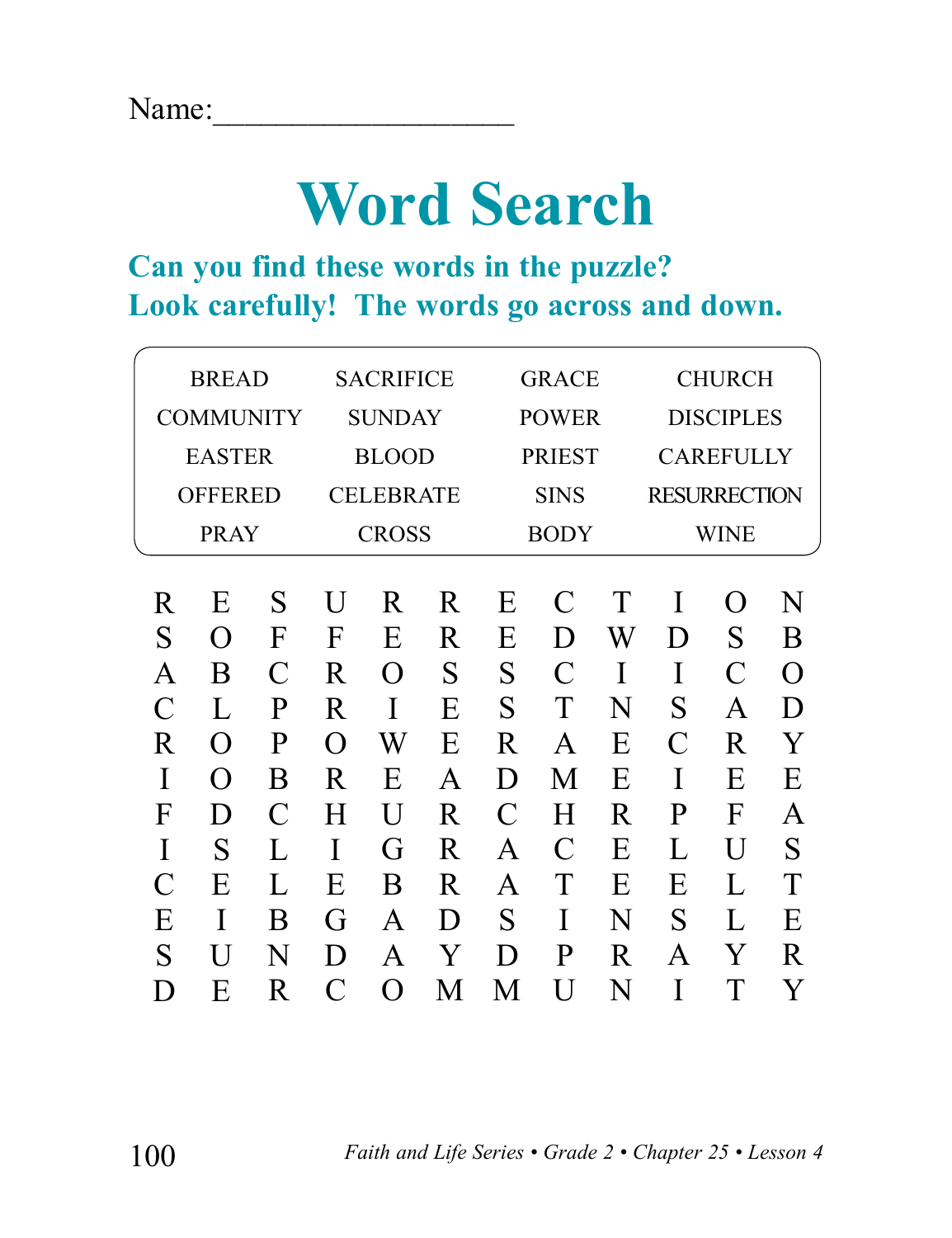## Write a prayer to Jesus in the Blessed Sacrament.

Dear Jesus,

### Love,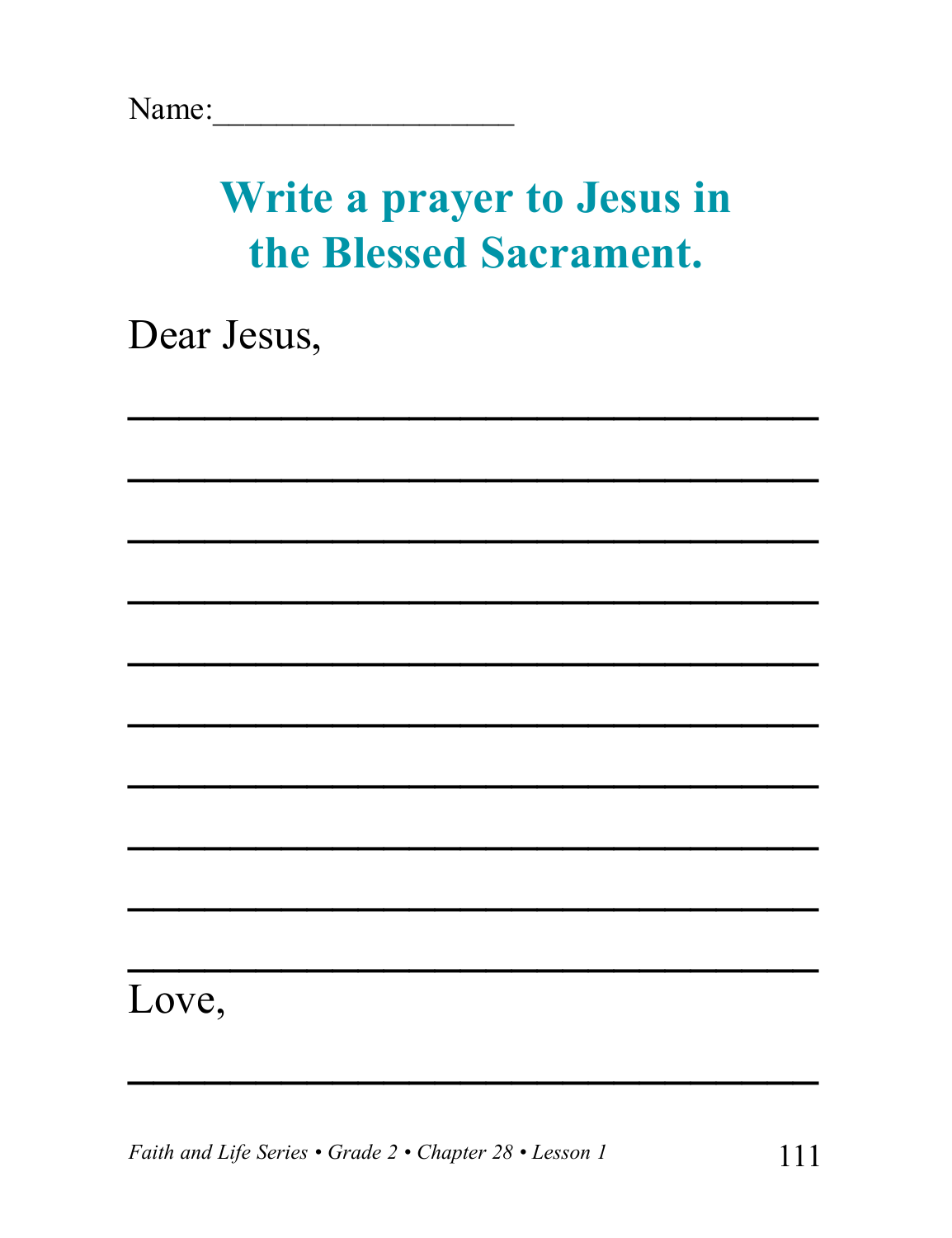Name:

## **The steps to receiving the Blessed Sacrament worthily.**

**STEP 3** We must consider Whom we are about to receive. Pay attention at Mass and say the responses. Pray to Jesus. Show in your daily life that you love Jesus by your words and actions. Tell Jesus you know He is present in the Eucharist and want to receive Him.

### **STEP 2**

We must fast for one hour before receiving Holy Communion. We may not eat or drink anything except water before Communion. (We may drink water and take medicine if we need to before Communion.) It is good to prepare to receive Jesus.

### **STEP 1**

112

Make sure your soul is healthy. We may never receive Communion if we have mortal sins on our souls. Examine your conscience and go to the Sacrament of Penance first if you need to. It is good to confess venial sins, too.

Name:

### **What can you pray before you receive Holy Communion?**

\_\_\_\_\_\_\_\_\_\_\_\_\_\_\_\_\_\_\_\_\_\_\_\_\_\_\_\_\_\_\_\_\_\_\_\_\_\_\_\_\_\_\_\_\_\_\_\_\_\_\_\_\_\_\_\_\_\_\_

\_\_\_\_\_\_\_\_\_\_\_\_\_\_\_\_\_\_\_\_\_\_\_\_\_\_\_\_\_\_\_\_\_\_\_\_\_\_\_\_\_\_\_\_\_\_\_\_\_\_\_\_\_\_\_\_\_\_\_

\_\_\_\_\_\_\_\_\_\_\_\_\_\_\_\_\_\_\_\_\_\_\_\_\_\_\_\_\_\_\_\_\_\_\_\_\_\_\_\_\_\_\_\_\_\_\_\_\_\_\_\_\_\_\_\_\_\_\_

\_\_\_\_\_\_\_\_\_\_\_\_\_\_\_\_\_\_\_\_\_\_\_\_\_\_\_\_\_\_\_\_\_\_\_\_\_\_\_\_\_\_\_\_\_\_\_\_\_\_\_\_\_\_\_\_\_\_\_



#### **What can you pray after you receive Holy Communion?**

\_\_\_\_\_\_\_\_\_\_\_\_\_\_\_\_\_\_\_\_\_\_\_\_\_\_\_\_\_\_\_\_\_\_\_\_\_\_\_\_\_\_\_\_\_\_\_\_\_\_\_\_\_\_\_\_\_\_\_

\_\_\_\_\_\_\_\_\_\_\_\_\_\_\_\_\_\_\_\_\_\_\_\_\_\_\_\_\_\_\_\_\_\_\_\_\_\_\_\_\_\_\_\_\_\_\_\_\_\_\_\_\_\_\_\_\_\_\_

\_\_\_\_\_\_\_\_\_\_\_\_\_\_\_\_\_\_\_\_\_\_\_\_\_\_\_\_\_\_\_\_\_\_\_\_\_\_\_\_\_\_\_\_\_\_\_\_\_\_\_\_\_\_\_\_\_\_\_

\_\_\_\_\_\_\_\_\_\_\_\_\_\_\_\_\_\_\_\_\_\_\_\_\_\_\_\_\_\_\_\_\_\_\_\_\_\_\_\_\_\_\_\_\_\_\_\_\_\_\_\_\_\_\_\_\_\_\_